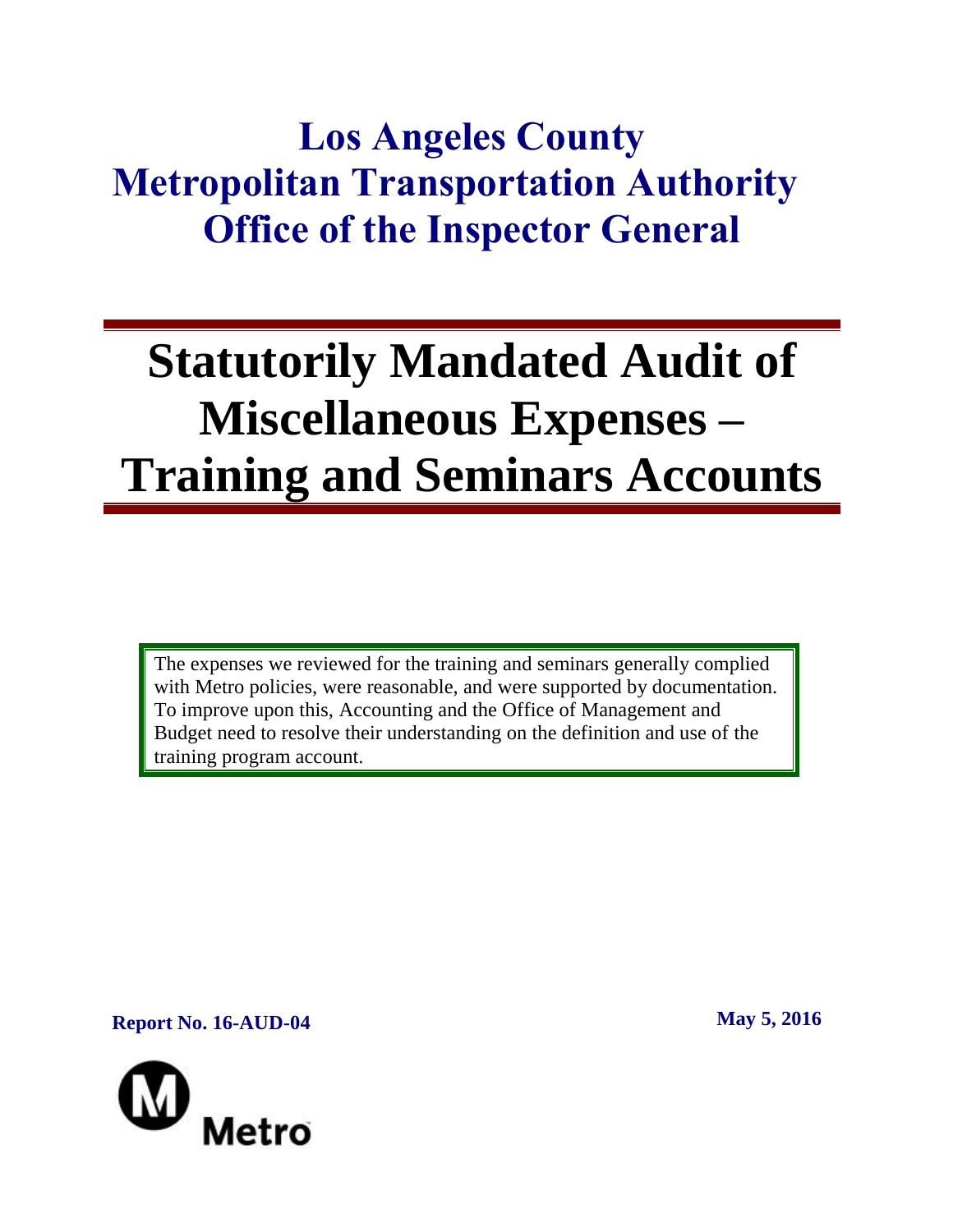## TABLE OF CONTENTS

#### **Page**

|                                                                       | 1                       |
|-----------------------------------------------------------------------|-------------------------|
|                                                                       |                         |
|                                                                       | $\mathbf{3}$            |
|                                                                       | $\mathbf{3}$            |
|                                                                       | $\mathbf{3}$            |
|                                                                       |                         |
|                                                                       |                         |
|                                                                       | $\overline{\mathbf{6}}$ |
| ATTACHMENT A – Copy of Management Response from Accounting Department | $\overline{7}$          |
|                                                                       | 9                       |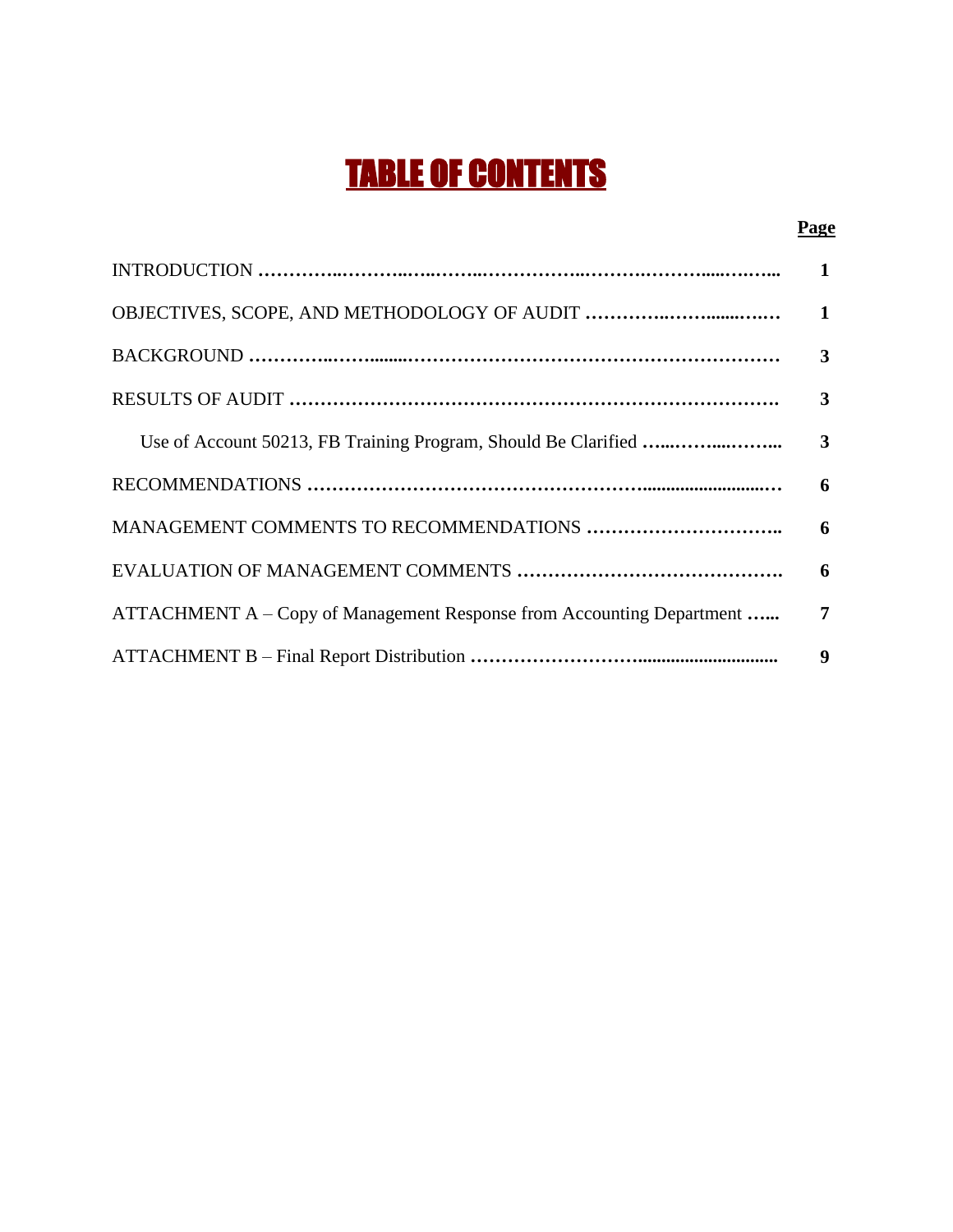

| DATE:           | May 5, 2016                                                                                                    |
|-----------------|----------------------------------------------------------------------------------------------------------------|
| TO:             | Metro Chief Executive Officer<br><b>Metro Board of Directors</b>                                               |
| <b>FROM:</b>    | Yvonne Zheng, Audit Manager                                                                                    |
| <b>SUBJECT:</b> | Statutorily Mandated Audit of Miscellaneous Expenses -<br>Training and Seminars Accounts, Report No. 16-AUD-04 |

### INTRODUCTION

The Office of the Inspector General (OIG) performed <sup>a</sup> statutorily mandated audit of two miscellaneous expense accounts for Training and Seminars. This audit was performed pursuan<sup>t</sup> to Public Utilities Code section 13005 <sup>1</sup> .28(b) which requires that the Inspector General repor<sup>t</sup> to the Los Angeles County Metropolitan Transportation Authority (Metro) Board of Directors on certain miscellaneous expenses such as training and seminars, which are the focus of this audit.

The audit found that the expenses we reviewed for training, seminars, and conferences generally complied with Metro policies, were reasonable, and were supported by invoices or receipts. To improve upon this, Accounting and the Office of Management and Budget need to resolve their understanding on the definition and use of training program account. This will help to ensure that expenditures are charged to the proper account.

## OBJECTIVES, SCOPE, AND METHODOLOGY Of AUDIT

The objectives of the audit were to focus on reviewing Metro's expenses for training and seminars to determine whether expenses incurred were:

- . Reasonable and in accordance with Metro policies and procedures;
- . Adequately supported with receipts, proper approvals, and other appropriate documentation; and
- . Charged to the appropriate training account as defined in the Metro Chart of Accounts.

The scope of this audit covered the period of October 1, 2014, to March 31, 2015. We audited Account 50213, Fringe Benefits Training Program, and Account 50915, Seminar and Conference Fees. These expenses were as follows:<sup>1</sup>

<sup>&</sup>lt;sup>1</sup> These totals do not include transactions that were \$50 or less, credit amounts, and transactions incurred by the OIG or the Ethics Department.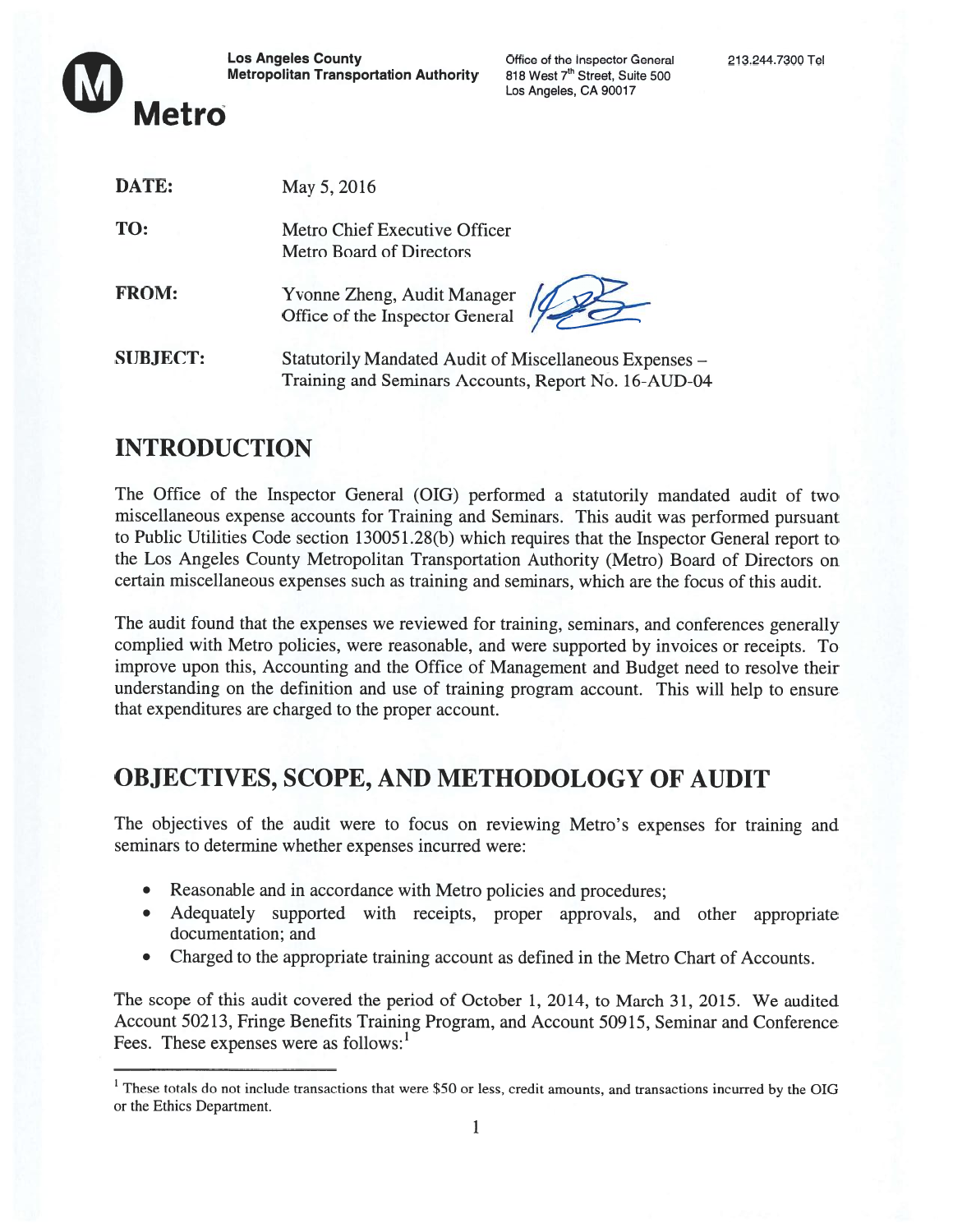**Office of the Inspector General <b>Report No. 16-AUD-04** 

| \$50 to \$2,999 |                 | \$3,000 or More |          | <b>Total</b> |            |              |
|-----------------|-----------------|-----------------|----------|--------------|------------|--------------|
| <u>Account</u>  | <b>Expenses</b> | Amount          | Expenses | Amount       | Count      | Amount       |
| 50213           |                 | \$20,529.10     |          | \$33,726.40  | 32         | \$54,255.50  |
| 50915           | 169             | \$104,395.73    |          | \$26,820.00  | 175        | \$131,215.73 |
| Total           | <u> 196</u>     | \$124,924.83    |          | \$60,546.40  | <u>207</u> | \$185,471.23 |

We reviewed 41 expenses totaling \$77,358.78 from both accounts. This included 11 expenses of \$3,000 or more (large expenses) totaling \$60,546.40; and 30 expenses (\$16,812.38) were selected from a universe of 196 expenses totaling \$124,924.83 from \$50 to \$3,000 each (smaller expenses).

Our sampled expenses included the following methods for purchases:

| <b>Payment Methods</b> | Number of<br>Large<br><b>Expenses</b> | Number of<br><b>Smaller</b><br><b>Expenses</b> | <b>Total</b><br><b>Number of</b><br><b>Expenses</b> | <b>Total</b><br><b>Amount</b> |
|------------------------|---------------------------------------|------------------------------------------------|-----------------------------------------------------|-------------------------------|
| <b>Purchase Card</b>   |                                       |                                                | 24                                                  | \$28,672.38                   |
| Reimbursements         |                                       |                                                |                                                     | \$60.00                       |
| <b>Check Requests</b>  |                                       |                                                |                                                     | \$48,626.40                   |
| <b>Total</b>           |                                       | <u>30</u>                                      |                                                     | \$77,358.78                   |

To achieve the audit objectives, we performed the following procedures:

- Reviewed a judgmental and statistical sample of expenses in Accounts 50213 and 50915, and supporting documents such as receipts, monthly Purchase Card Logs, Travel and Business Expense (TBE) Report, monthly purchase card statements, and other documents,
- Reviewed appropriate Accounting and Purchase Card Program policies and procedures,
- Reviewed the appropriate definitions in the Metro Chart of Accounts,
- Contacted appropriate employees in Accounting, and Office of Management and Budget to clarify issues related to this audit, and
- Contacted selected user department Purchase cardholders to verify transactions.

The audit was conducted in accordance with Generally Accepted Government Auditing Standards. Those standards require that we plan and perform the audit to obtain sufficient, appropriate evidence to provide a reasonable basis for our findings and conclusions based on our audit objectives. We believe that the evidence obtained provides a reasonable basis for our findings and conclusions according to our audit objectives.

We relied on computer-processed data that were provided to us, which detailed information on actual expenses for the period of our review for these two accounts. We did not note any errors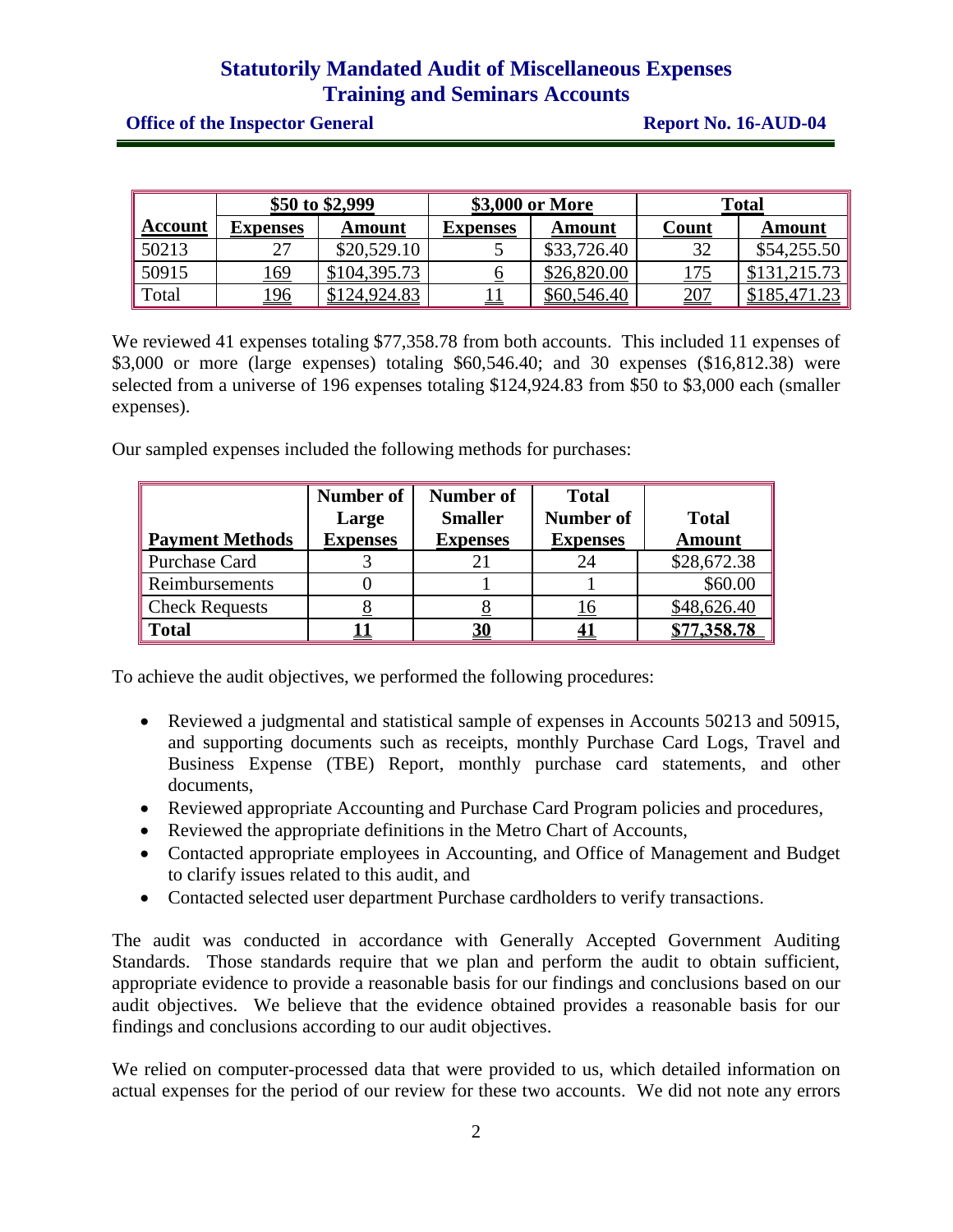that would preclude us from using the computer-processed data to meet the audit objectives or that would change the conclusions in this report.

#### **BACKGROUND**

Metro employees may use three options to pay for training and seminars: by Metro's Purchase Cards, by personal funds then receiving reimbursement through travel and business expense (TBE) reports, and by check requests including purchase orders. The following Metro policies, procedures, or guidelines are applicable to these procurement options:

- Metro Policy FIN 14 (Travel and Business Expense)
- Metro Policy ACC 01 (Check Request)
- Purchase Card Program Rules and Guidelines

The Accounts Payable Section in the Accounting Department is responsible for the accurate and timely processing of payments for these miscellaneous expenses.

#### **RESULTS OF AUDIT**

Our audit found that, overall, the amounts of the 41 sampled expenses totaling \$77,378.78 for training, seminars, and conferences were supported by receipts or other documentation. However, we found that the definition and purpose of Account 50213 in the Chart of Accounts needs to be analyzed and clarified.

#### **Use of Account 50213, Fringe Benefits Training Program, Should Be Clarified**

We found that there is a different understanding between Accounting and OMB regarding the definition and use of Account 50213, Fringe Benefits Training Program, and the purpose of the account.

#### Chart of Accounts Definitions

Account 50213 appears in the Fringe Benefits section of Metro's Chart of Accounts and Account 50915 appears in the Miscellaneous section. The cost centers select which account to charge when submitting the invoice for payment. Office of Management and Budget (OMB) staff stated that Account 50213 is for mandatory training for union employees. However, the definition of Account 50213 (Fringe Benefit Training Program) in the Metro Chart of Accounts shown below does not state that the use of the account is only for union employees or mandatory training:

FRINGE BENEFITS (FB) - GENERAL – "Fringe Benefits" are expenses to insurance companies, government agencies and others on behalf of an employee or expenses made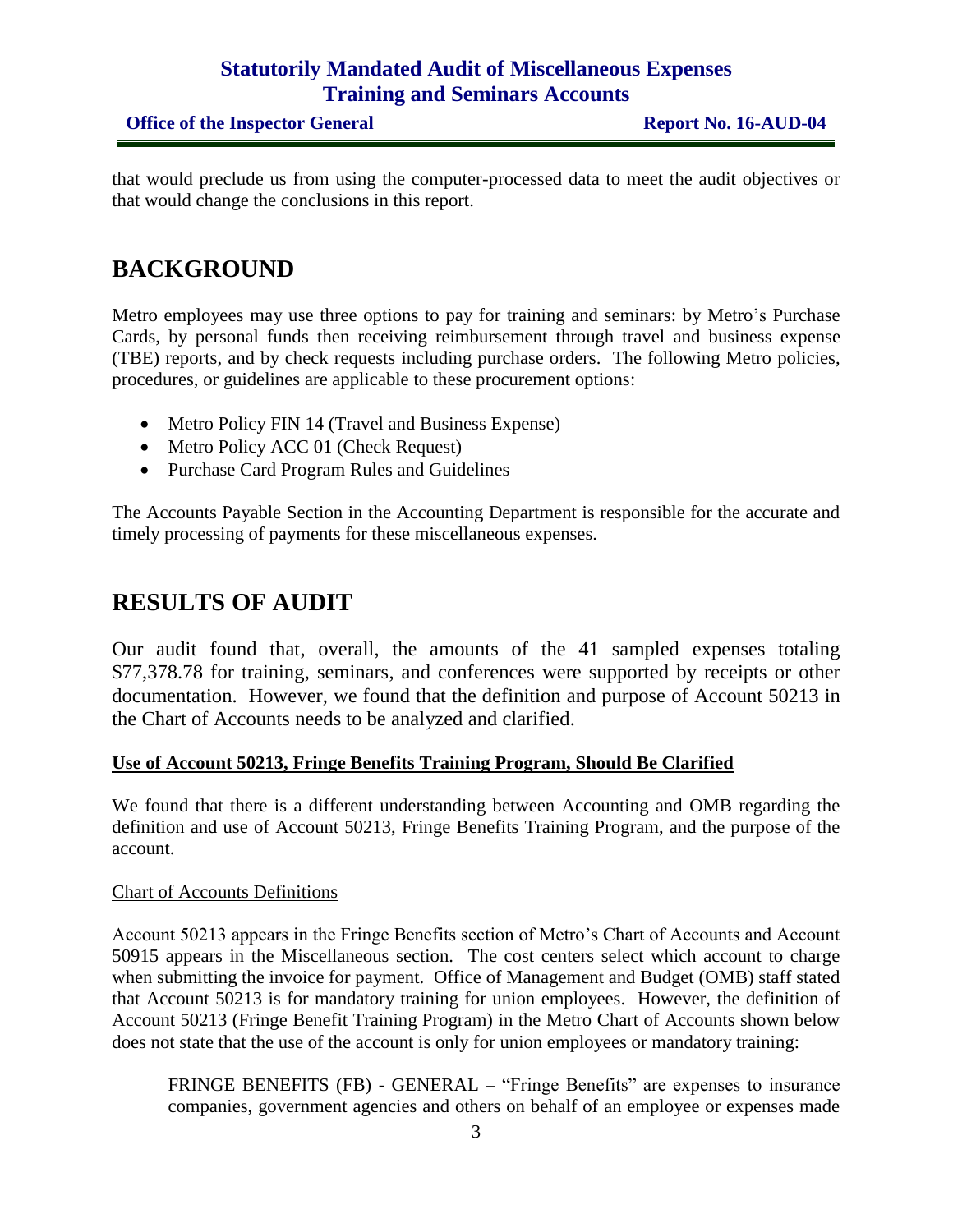**Office of the Inspector General <b>Report No. 16-AUD-04** 

directly to an employee. These expenses are in addition to "wage" costs. Expenses for these accounts are part of the fringe benefit expense allocation burden. (Summary Account 50200).

50213 FB TRAINING PROGRAM – expense for off-site contracted training programs.

#### Review of Expenses Charged to Account 50213

We found that, during the 6 month period covered by this audit, there were 32 expenses totaling \$54,255.50 charged to Account 50213. Of this total, 11 expenses were in our sample charged to Account 50213 totaling \$36,361.40. We found that cost centers with no union employees had budget amounts in Account 50213 (Fringe Benefits Training Program), and they were using funds from this account to pay for training. Only 2 of the 11 expenses were for union employees as shown in the table below:

| <b>Sampled Training Expenses Charged to Account 50213</b>     | <b>Number</b> | <b>Amount</b> |
|---------------------------------------------------------------|---------------|---------------|
| <b>Union Employees</b>                                        |               | \$110.00      |
| <b>Non-Contract Employees</b>                                 | 3             | \$4,570.00    |
| Non-Contract Employees; however, the P-Card Log stated        |               |               |
| Account 50915 should be charged, but accounting found         |               |               |
| insufficient funds, so the department agreed to charge the    |               |               |
| expense to Account 50213                                      |               | \$220.00      |
| Other <sup>2</sup>                                            |               | \$880.00      |
| Expenses not associated with any individual but to purchase a |               |               |
| system or a training portion of a system                      |               | \$30,581.40   |

We discussed the above expenses with the purchase cardholders or the non-contract individuals who went to training. They informed us of the following:

- One department charged training for non-contract staff to Account 50213. Staff at this department informed us that they choose this account based on whichever account had the budgetary funding to cover the expense.
- A second department also charged training for non-contract staff to Account 50213. Staff at this department were unaware of the restriction to use this account for only union employees.
- A third department charged training for a non-contract employee to Account 50213. The individual who went to the training told us he was not aware of the restriction to use this account for only union employees.

<sup>&</sup>lt;sup>2</sup> This was a check payment to the vendor but the invoice does not identify the employee(s) receiving training.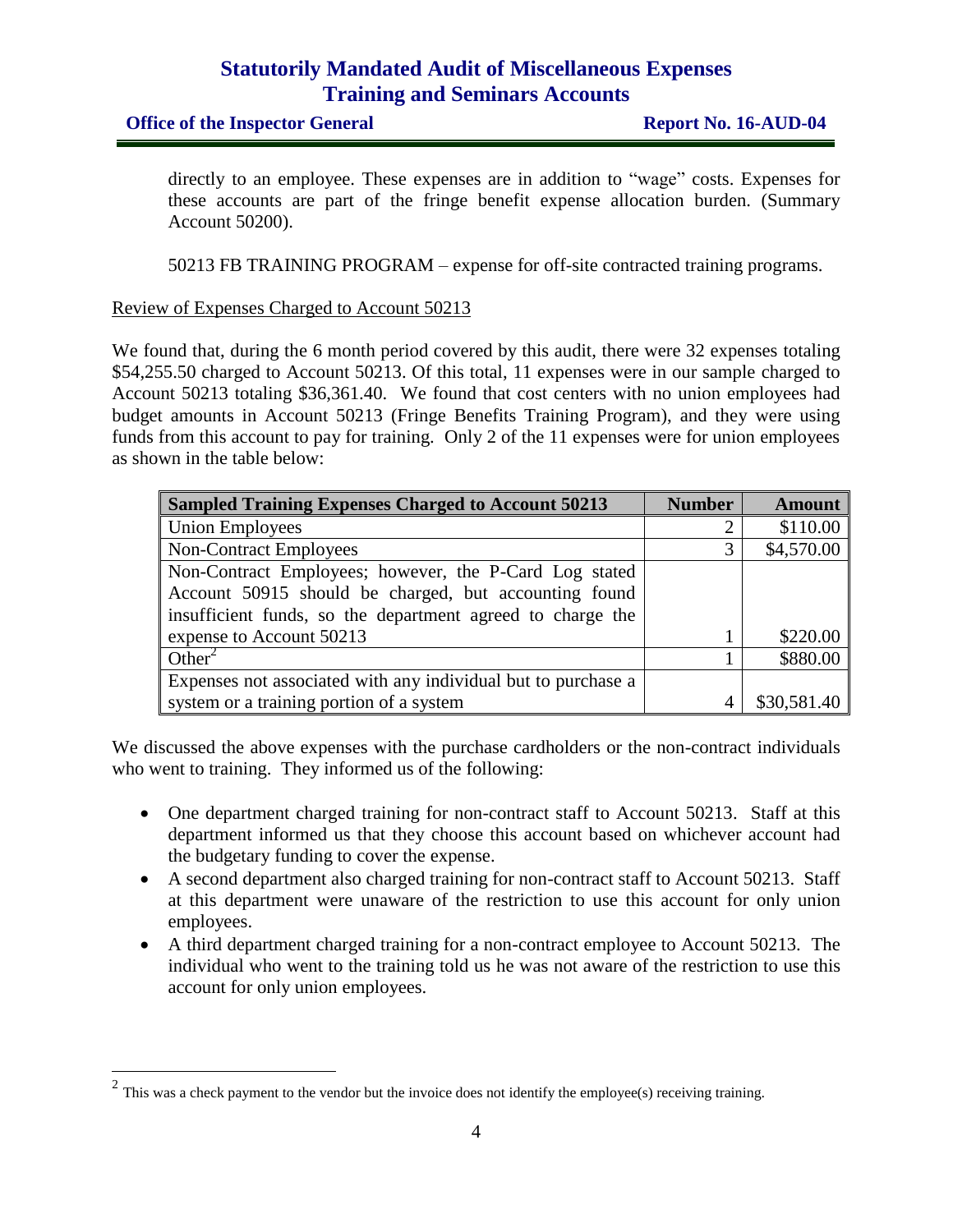**Office of the Inspector General <b>Report No. 16-AUD-04** 

 $\overline{a}$ 

Discussions with Accounting and Office of Management and Budget Staff

We discussed the purpose and use of Accounts 50213 and 50915 with Accounting and Office of Management and Budget (OMB) staff.

- Office of Management and Budget OMB staff told us that Account 50213 is a Fringe Benefit account created to capture union member mandatory training. They also said that all other training for non-contract employees and/or for non-mandatory training should be charged to Account 50915, Seminar and Conference Fees, based on their recall of why this account was established many years ago. They said that documents related to the establishment of this account are no longer available, and they are not aware of any current specific use or reason for having this account in addition to Account 50213.
- Accounting We were informed that Accounts Payable staff processes training expenses in either Accounts 50213 or 50915 as cited by the cost centers. Upon further review, Accounting staff determined that of 53 transactions charged to Account  $50213$ ,<sup>3</sup> 16 should have been charged to Account 50213 and the rest should have been charged to other accounts. Accounting informed us that they found the "off-site contracted training programs" definition is somewhat vague. They believe that Account 50213 includes offsite training where an executed contract exists between Metro and the service provider for a specific training program using the provider's facilities and resources. On the other hand, they believe that expenses for Account 50915 include seminars, conferences, training for professional certifications, and other training (also off-site).

Based on the above, it appears to us that departments have different understanding about the use of this account.

None of the documentation we reviewed shows whether the training was mandatory or not. Also, training expenses for non-contract employees were charged to Account 50213. Therefore, we concluded that this account does not accurately capture the information for the purpose intended by OMB (mandatory training for union employees). Based on our observations, we believe that the Accounting Department and OMB should jointly analyze the use and purpose of Account 50213, clarify the account definition, and notify all departments of types of expenses that should be charged to this account. In addition, since Fiscal Year 2016 is more than half over, OMB should use the revised definition beginning with the Fiscal Year 2017 budget cycle. Users and budget analysts in every department need to know what account to budget and expense against according to any new definitions agreed upon.

<sup>&</sup>lt;sup>3</sup> This Accounting review included all transactions for Account 50213, including 19 transactions we did not include in our audit. See footnote 1, page 2, for a list of the types of transactions we excluded from our audit.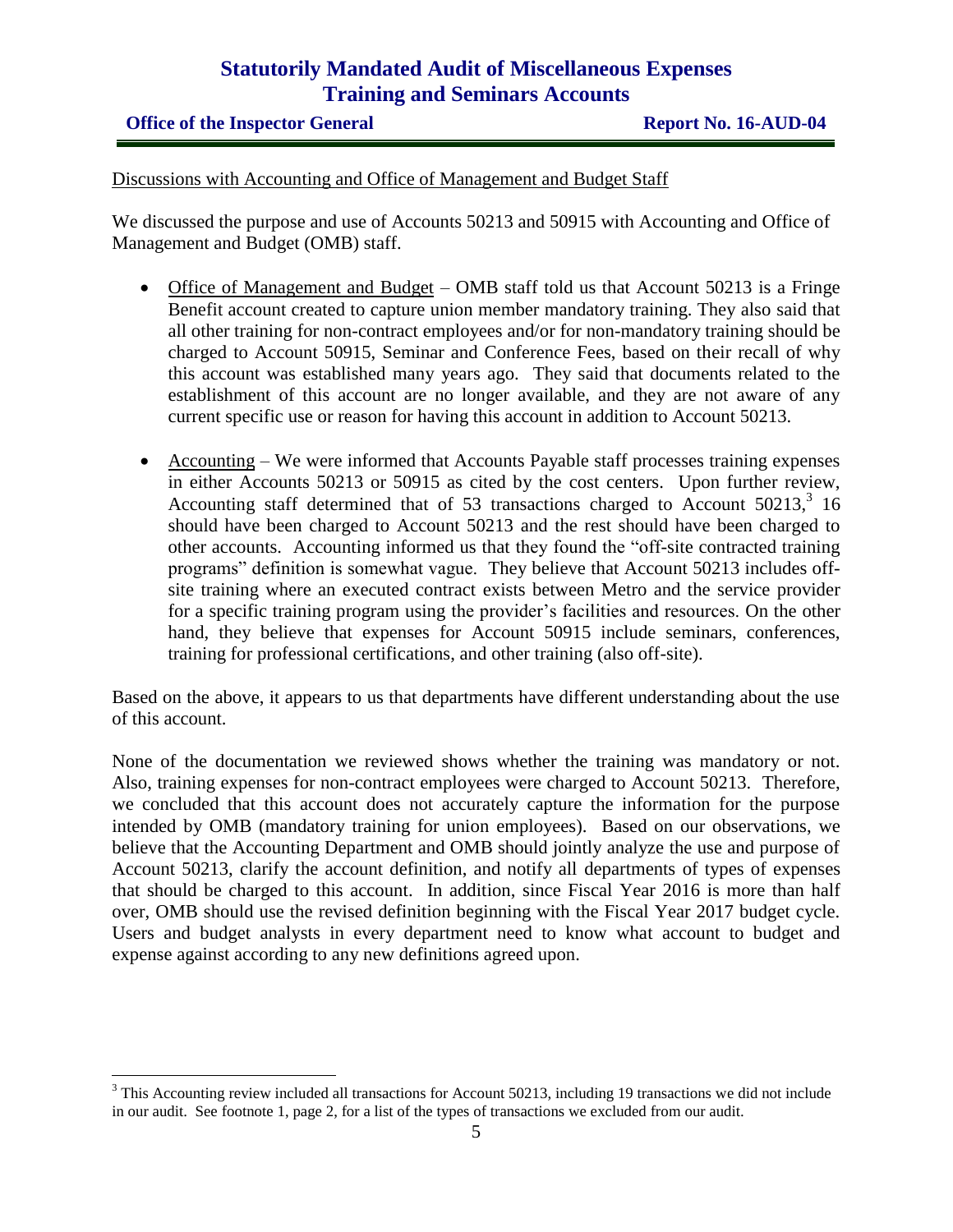#### **RECOMMENDATIONS**

We recommend that:

- 1. The Accounting Department work with Office of Management and Budget to:
	- a. Analyze the use and purpose of Account 50213, Fringe Benefits Training Program,
	- b. Determine whether the Account 50213 is needed,
		- If the account is needed, clarify and update the definition of Account 50213, and inform all Departments of the revised definition and appropriate use of Account 50213.
		- If the account is not needed, advise departments to budget all training requirements to Account 50915 for the FY 2017 budget cycle.
- 2. The Office of Management and Budget implement any appropriate revisions to Account 50213 in the Fiscal Year 2017 budget process.

### **MANAGEMENT COMMENTS TO RECOMMENDATIONS**

On March 23, 2016, the Accounting Department agreed with the recommendation and provided a copy of the updated definition for Account 50213 to clarify the definition. The target date for completion is June 30, 2016. (See Attachment A for a copy of management response.)

On April 4, 2016, the Office of Management and Budget informed us via e-mail that:

We understand the confusion and will publish any clarification that conforms to Accounting Department's Chart of Accounts policy. The input to the FY 2017 budget is concluded. We will clarify the rule in the next budget cycle.

### **EVALUATION OF MANAGEMENT COMMENTS**

Management's proposed corrective actions are responsive to the findings and recommendations in the report. We, therefore, consider all issues related to the recommendations resolved based on the corrective action plan.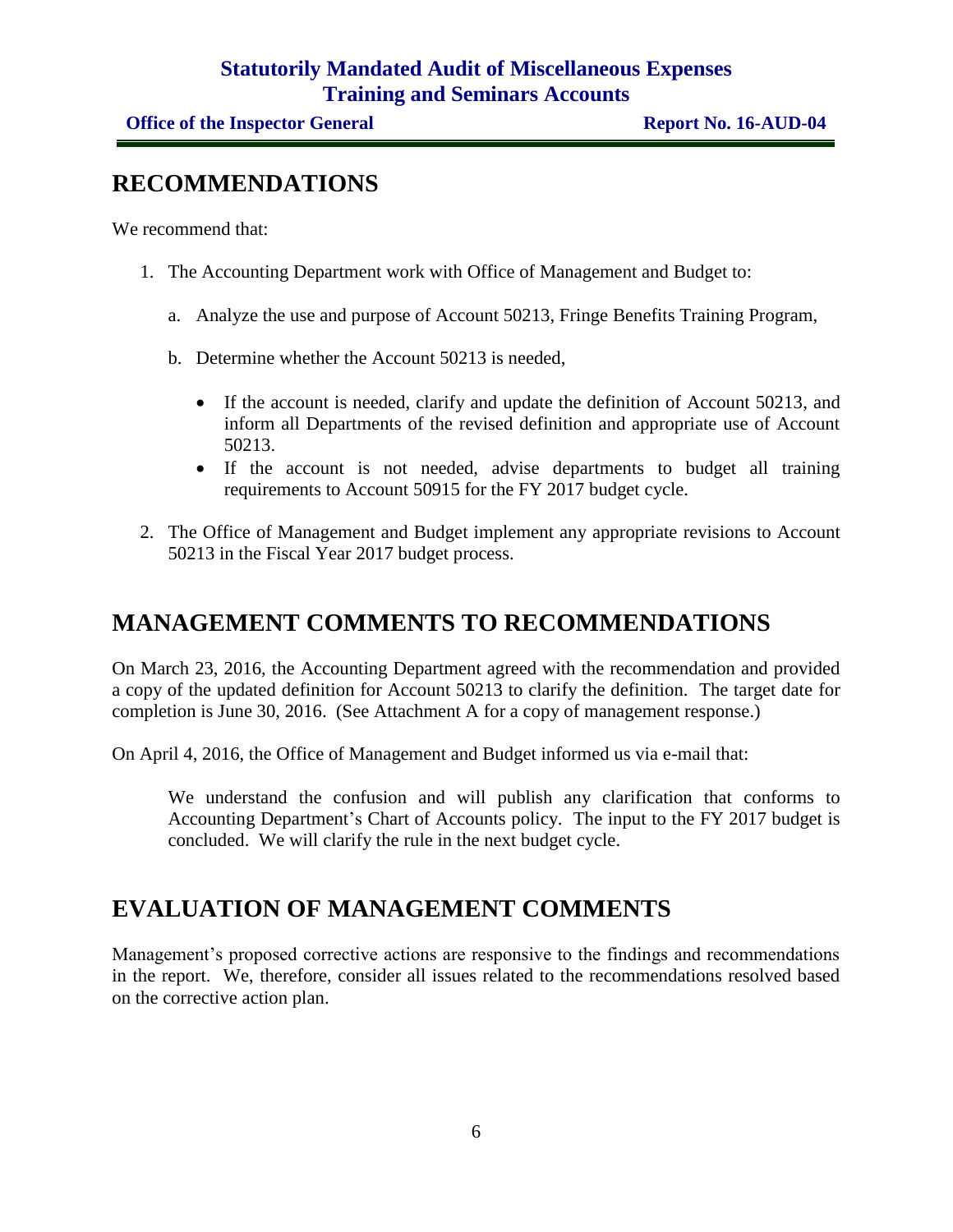

## Interoffice Memo

| Date    | April 4, 2016                                                      |
|---------|--------------------------------------------------------------------|
| Тo      | Jack Shigetomi                                                     |
|         | Deputy Inspector General                                           |
| From    | esse Soto                                                          |
|         | Executive Officer, Finance/Controller                              |
| Subject | Response to OIG Draft Report on Statutory                          |
|         | Mandated Audit of Miscellaneous Expenses<br>(Report No. 16-AUD-04) |

#### **OVERVIEW**

We have reviewed the results of the subject preliminary report and concur with the recommendations in the report.

#### PROPOSED CORRECTIVE ACTIONS

On Recommendation No. 1a

Agree. Accounting has analyzed the definition and purpose of Account 50213 and will update the Descriptive Chart of Accounts to read as follows:

> o 50213 - FB TRAINING PROGRAM-fees paid for off-site contracted training for which there exists a written agreement between Metro and a consultant for a specific training/training programs required by Metro. This account applies to both contract and non-contract employees. However, (A) travel expenses incurred by employees in attending such training are charged to Account 50917 - MISC BUSINESS TRAVEL, and (B) expenses paid to individuals or organizations contracted to provide inhouse trainings for contract or non-contract employees are charged to account 50316 - SERV-PROFESSIONAL AND TECHNICAL SERVICES.

On Recommendation No. 1b

Accounting determined that Account 50213 is needed and the Director of Accounting will ensure that following measures are implemented:

- o The Descriptive Chart of Accounts will be updated by June 30, 2016 to clarify the use and purpose of Account 50213 as noted in Recommendation No. 1a above.
- o Accounting will inform all Departments of the revised definition and appropriate use of Account 50213. A memo will be issued on or before June 30, 2016.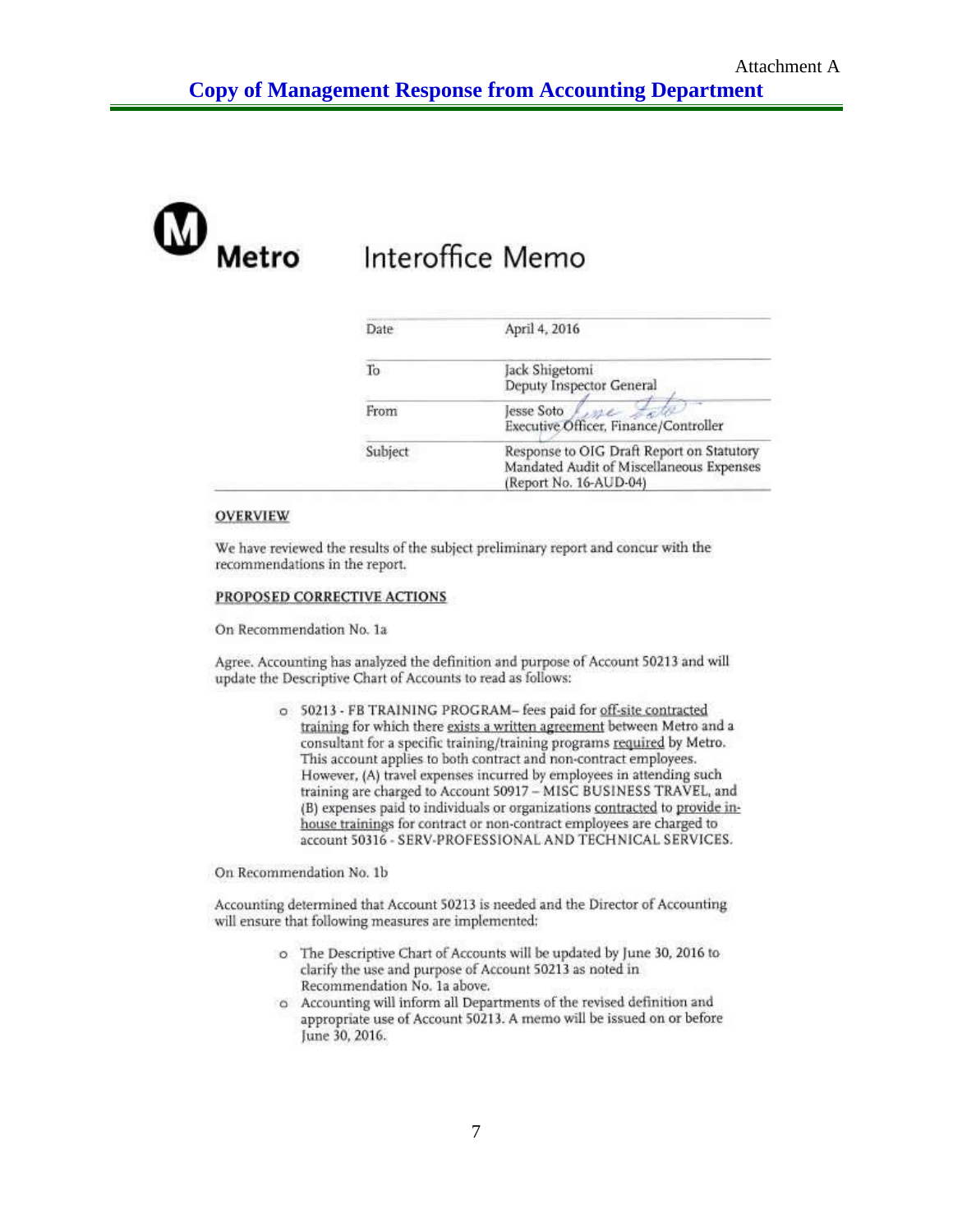Should you have any questions, please feel free to call me.

Thank you.

CC: Nalini Ahuja, Executive Director, Finance and Budget Jane Mohsin, Director of Accounting<br>Alex Perez, Director of Accounting Mark Penn, DEO Procurement